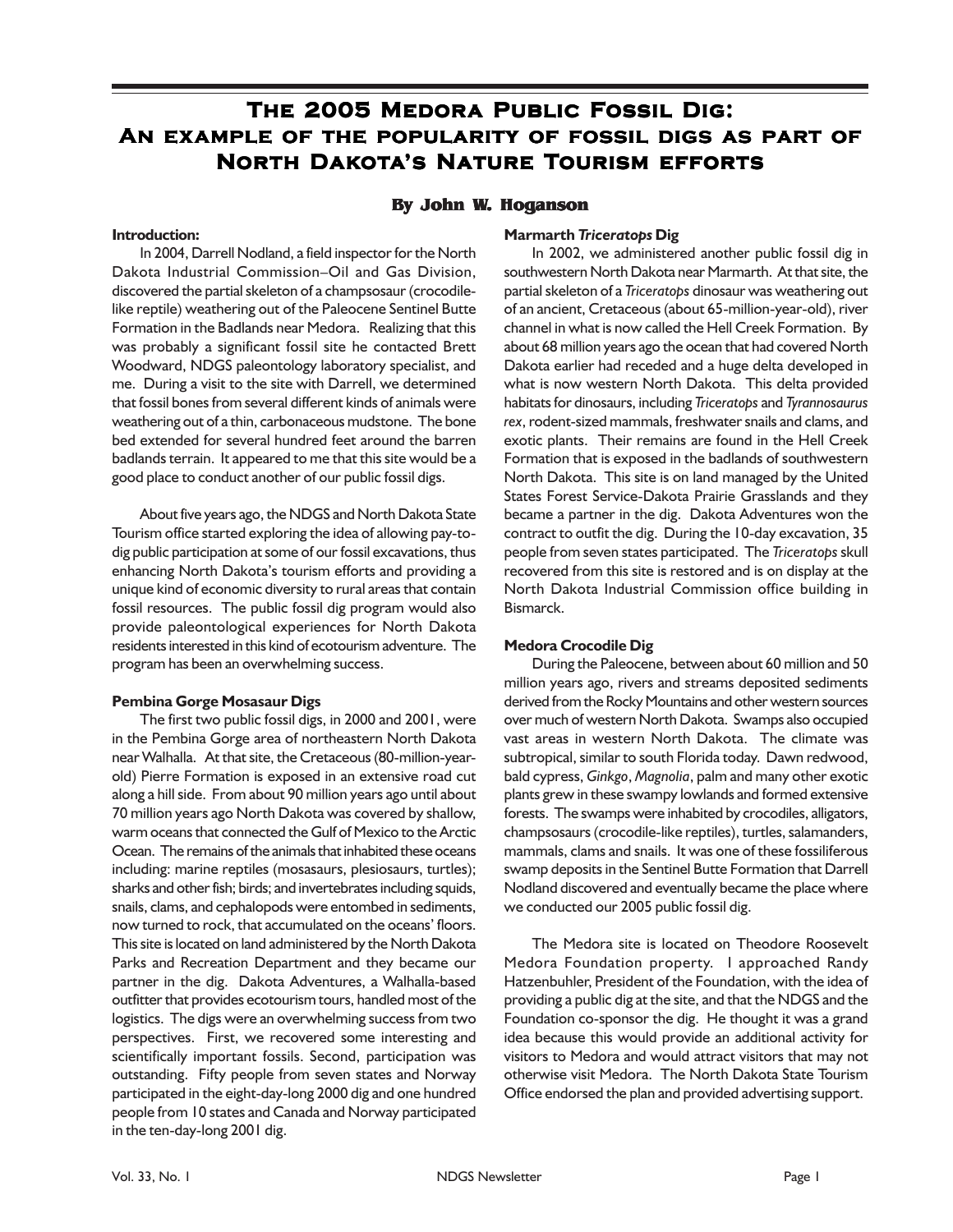Once again, the excavation was a success because of participant interest and because of the scientific importance of discoveries made at the site. Fossils recovered during the excavation included: two partial skeletons of the crocodilelike *Champsosaurus gigas*; teeth, scutes, and other bones of the large crocodile *Borealosuchus*; remains of at least five kinds of fish including gar, *Leidyosuchus*, and dogfish, *Amia*; shell fragments of three kinds of turtles including the soft-shelled turtle, *Plastomenus*; vertebrae of the large salamander, *Piceoerpeton*; trace fossils including worm burrows and coprolites (fossil feces); freshwater snails (*Campeloma*) and clams (mussels); and plant remains. This was a swamp or pond that was teeming with life and a feeding place for crocodiles and champsosaurs. This site is providing insight about life in North Dakota and the State's climate about 60 million years ago.

About 80 people, both residents and non-residents of North Dakota, participated in the 10 day long excavation.



#### **Future Public Fossil Digs**

The Medora site is an extensive fossil bed and only a portion of the site was excavated during the 2005 dig. It is an extremely important site because of the information it is yielding. We have decided to return to the site in 2006 and will offer another public fossil dig there from July 14 through July 24. As before, the Theodore Roosevelt Medora Foundation will co-sponsor the event and will handle reservations. Potential participants can contact either me or Kathy Miller, group sales with the Foundation, at 1-800-633- 6721 for additional information.

We are considering expanding our public fossil dig program and may offer a second dig experience in 2006 near Marmarth in collaboration with the Marmarth Research Foundation. More and more people are becoming interested in nature tourism adventures whether it is hiking, mountain biking, birding, or digging for fossils at professionally administered, scientific excavations. In the future, we hope to annually provide fossil excavation opportunities for visitors to North Dakota.



Brett Woodward and Allan Schwatz from San Francisco, California. Mavis Rogers from Miles City, Montana; Terri Villarreal from Edinberg, Texas; Sherri Doiron from Cedar Hill, Texas.



Cynthia Loftus from St. Joseph, Michigan and Allan Schwatz from San Francisco, California.



Sheila Schafer from Medora and Maureen Limond from Austin, Texas.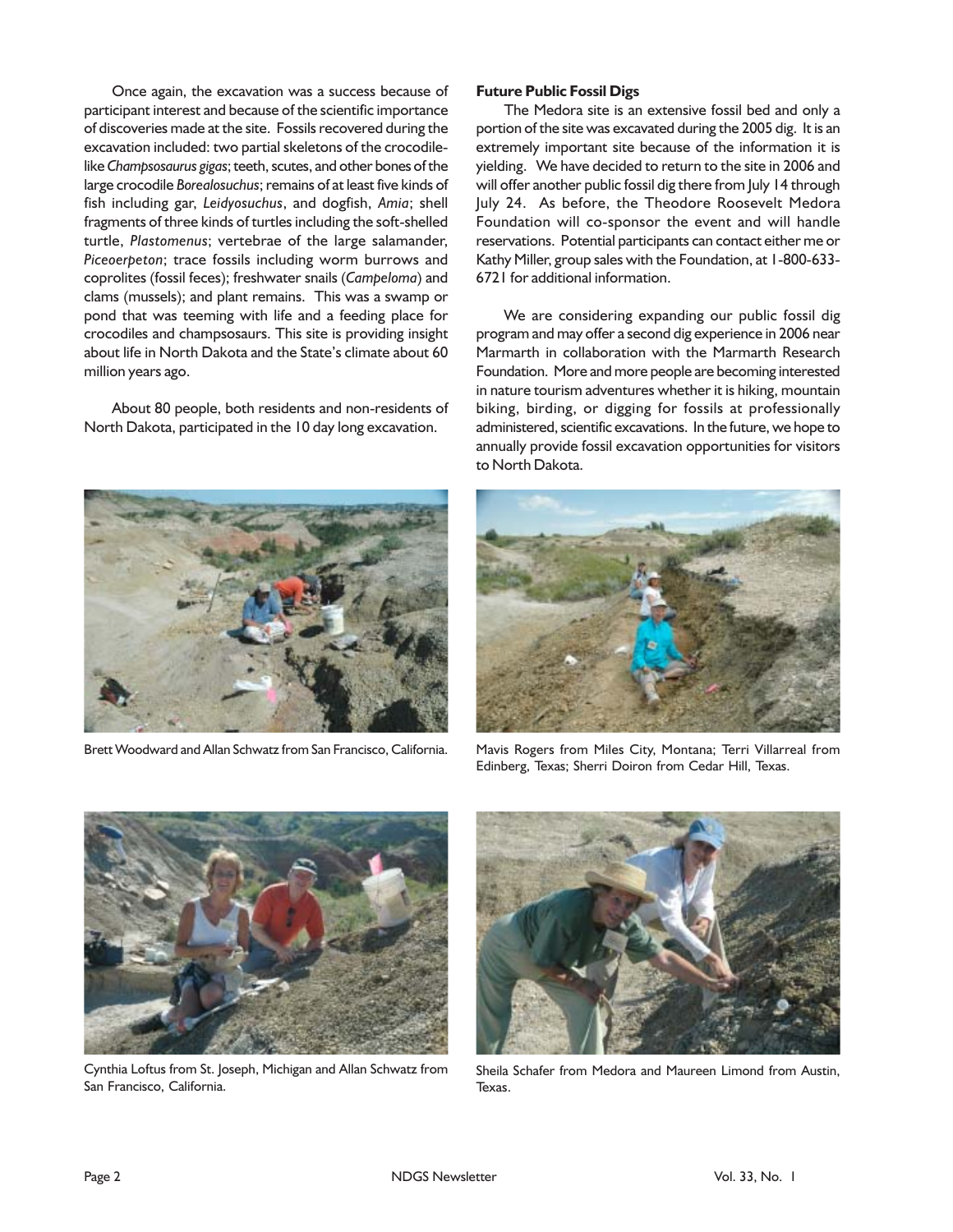



Carolyn Ebbenhous from Michigan excavating partial champsosaur skeleton. Larrie Halverson from Minot in background.

Partial champsosaur skeleton.



Andrea Wheeler from Butte, Montana holding a larger fish vertebra that she excavated.



Large fish vertebra.



Allan Schwatz from San Francisco, California holding a coprolite (fossil feces) that he excavated.

Large coprolite.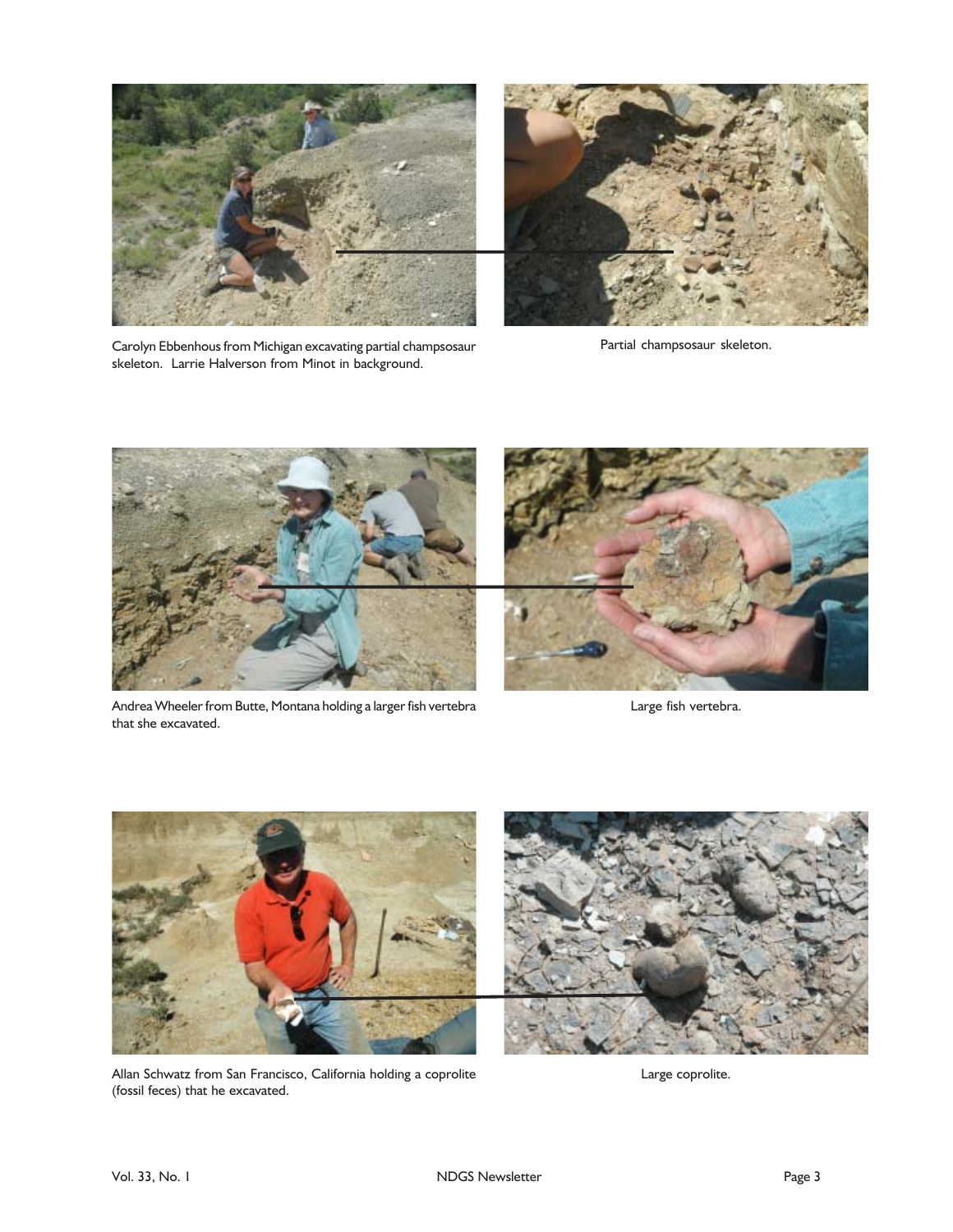

Steve Crane from Bismarck excavating large fish. The state of the large fish bones.



Sally Hirsh from Erskin, Minnesota excavating freshwater mussels (clams).



Freshwater mussels (clams).



Carolyn and Rick Devine from Sagamore, Hills, Ohio. The Fuecker family from Sauk Rapids, Minnesota.